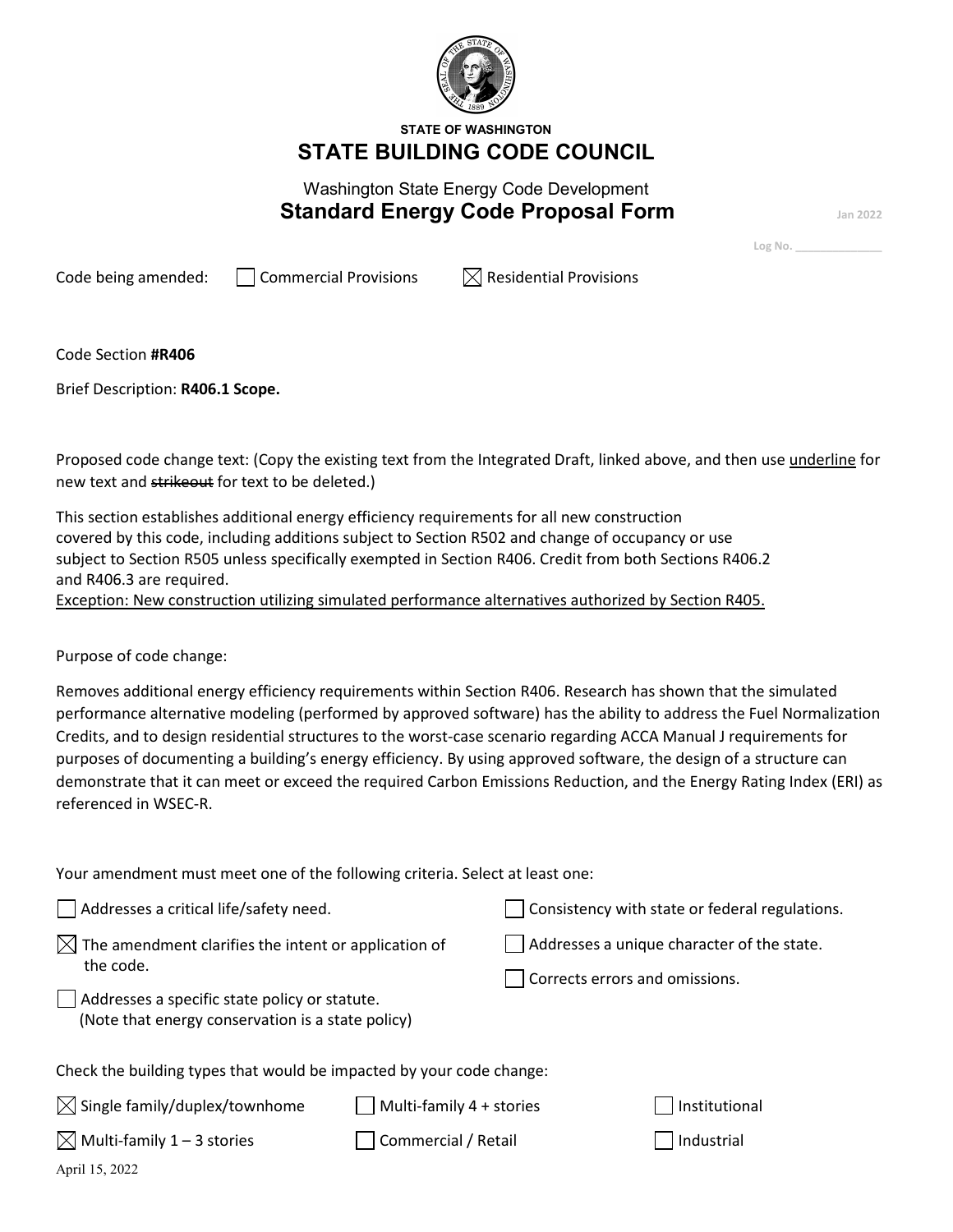

## **STATE OF WASHINGTON STATE BUILDING CODE COUNCIL**

Your name **Andrea Smith** 

Other contact name Click here to enter text.

Washington

Your organization Building Industry Association of

Email address andreas@biaw.com

Phone number 360-352-7800 ext. 114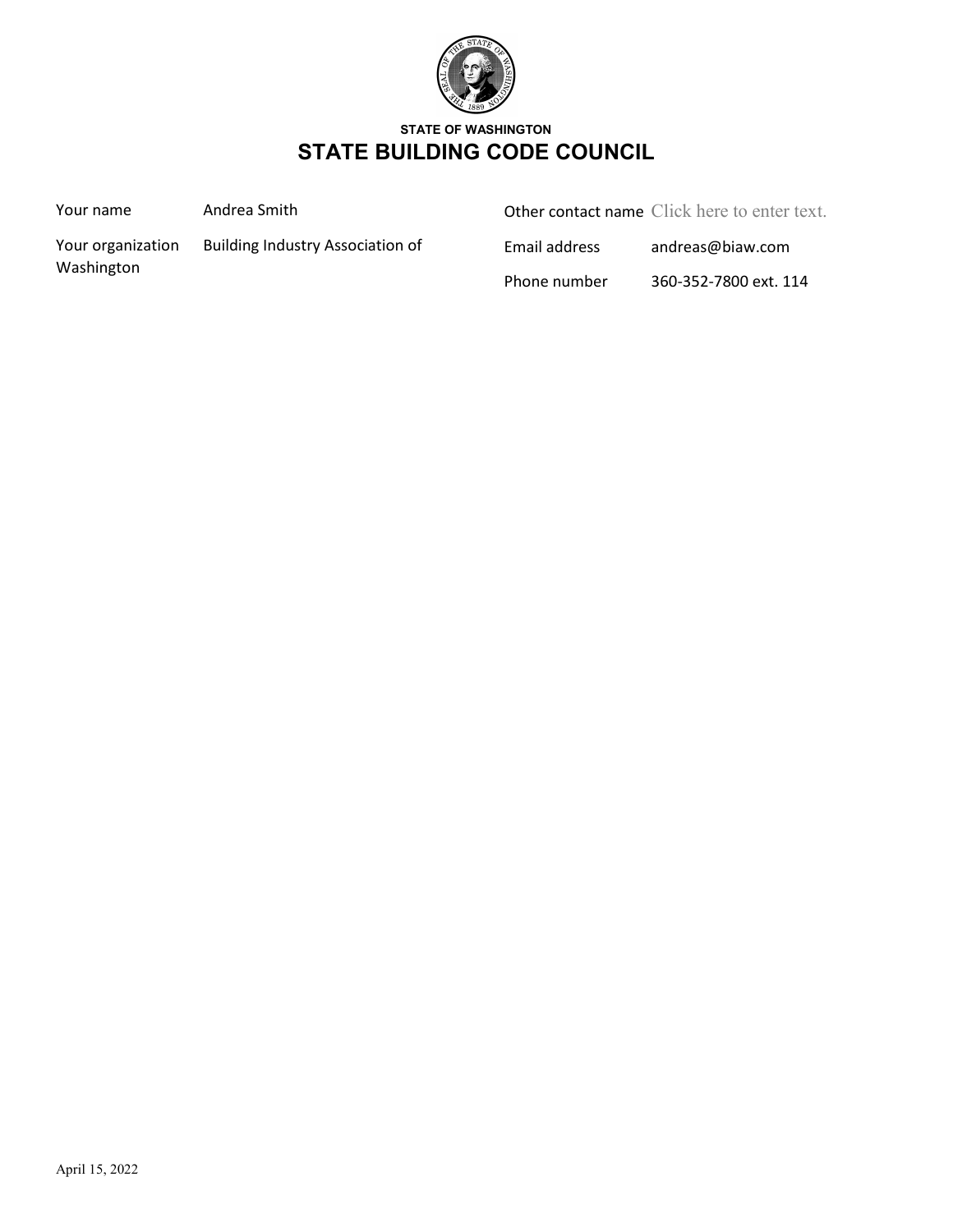## **Economic Impact Data Sheet**

## **Is there an economic impact:**  $\boxtimes$  Yes  $\Box$  No

Briefly summarize your proposal's primary economic impacts and benefits to building owners, tenants, and businesses. If you answered "No" above, explain your reasoning.

The economic impact to home builders and home buyers can be significant. Allowing simulated performance alternatives that meet or exceed fuel normalization and carbon emission goals without mandating use of specific building materials, and/or appliances can reduce the overall cost of building housing units.

Provide your best estimate of the **construction cost** (or cost savings) of your code change proposal? (See OFM Life Cycle Cost **[Analysis tool](https://ofm.wa.gov/sites/default/files/public/budget/forms/LifeCycleCostTool.xlsb)** and **[Instructions;](https://sbcc.wa.gov/sites/default/files/2021-04/lifecyclecosttoolinstructions.pdf)** use these **[Inputs.](https://sbcc.wa.gov/sites/default/files/2021-04/Methodology%20_Cost%20_Benefits%20_NRGCodeChanges_1_22_19.pdf) Webinars on the tool can be found [Here](https://vimeo.com/album/3598715) and [Here](https://vimeo.com/album/3462314)**)

\$Click here to enter text./square foot (For residential projects, also provide \$Click here to enter text./ dwelling unit)

Show calculations here, and list sources for costs/savings, or attach backup data pages

[2021 IECC Residential Cost Effective Analysis,](https://www.nahb.org/-/media/NAHB/advocacy/docs/top-priorities/codes/code-adoption/2021-iecc-cost-effectiveness-analysis-hirl.pdf) National Association of Home Builders [June 2021], Climate Zones 4 & 5\*:

- Example 1 HVAC Cost Savings:
	- o HVAC equipment option for Gas House with baseline 13 SEER AC (CZ 5-7 for this study)
		- Cost to home buyer =  $$1,494$
		- **Translates to 3,259 households priced-out of homeownership**
	- o HVAC option for Electric House: variable speed inverter heat pump, rated to -13F (CZ 5-7)
		- Cost to home buyer =  $$8,196$
		- **Translates to 17,883 households priced-out of homeownership**
	- o Difference as paid by the consumer between gas and electric option = **\$6,702 savings if gas appliance used**
	- o Translates to 14,624 households still able to afford a median priced new home
	- $\circ$  HVAC equipment option for Gas House adjusted for baseline 14 SEER AC (CZ 2-4 for this study)
		- Cost to home buyer =  $$1,317$
		- **Translates to 2,873 households priced-out of homeownership**
	- $\circ$  HVAC option for Electric House: variable speed inverter heat pump, rated to 7F (CZ 2-4)
		- Cost to consumer =  $$5,721$
		- **Translates to 12,483 households priced-out of homeownership**
	- o Difference as paid by the consumer between gas and electric option = **\$4,404 savings if gas appliance used**
	- $\circ$  Translates 9,610 households still able to afford a median priced new home
- Example 2 Water Heater Cost Savings:
	- o Water Heater option for Gas House: Tankless Direct Vent Water Heater
		- Cost to home buyer =  $$740$
		- **Translates to 1,614 households priced-out of homeownership**
	- o Water Heater option for Electric House: 50 gal Heat Pump Water Heater (HPWH)
		- Cost to consumer = \$1,331 translates to 2,904 households priced-out of homeownership
		- Difference as paid by the consumer between gas and electric option = **\$591 savings if gas**

**appliance used -** translates to 1,290 households still able to afford a median priced new home

**Instructions:** Send this form as an email attachment, along with any other documentation available, to: [sbcc@des.wa.gov.](mailto:sbcc@des.wa.gov) For further information, call the State Building Code Council at 360-407-9255.

#### **All questions must be answered to be considered complete. Incomplete proposals will not be accepted.**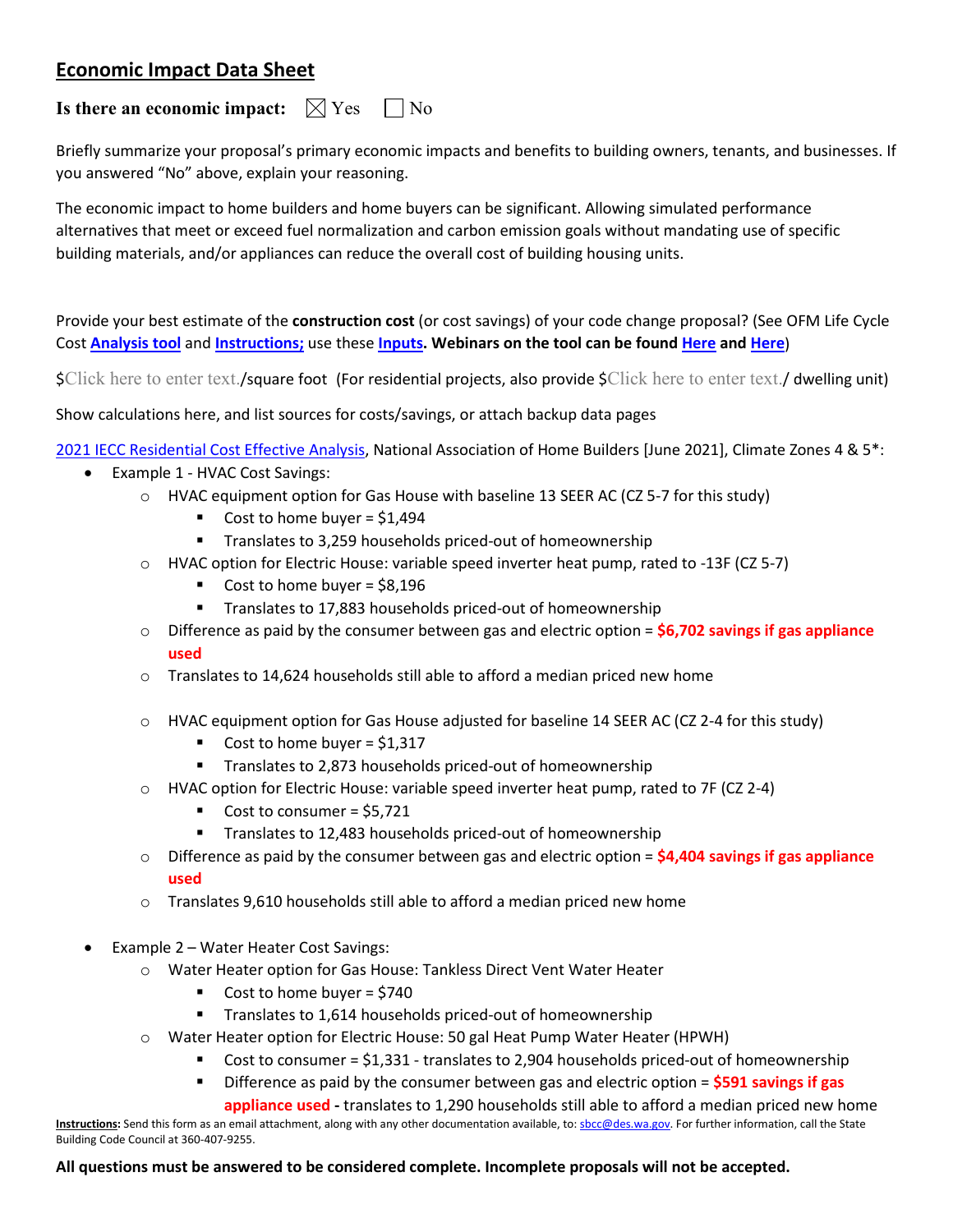*\*Climate Zones 4&5 figures are referenced as these are the two primary climate zones outlined by [IECC](https://basc.pnnl.gov/images/iecc-climate-zone-map) and represent the two primary climate zones referenced in [RCW 19.27A.020\(3\).](https://app.leg.wa.gov/rcw/default.aspx?cite=19.27A.020)* 

### Provide your best estimate of the **annual energy savings** (or additional energy use) for your code change proposal?

Click here to enter text.KWH/ square foot (or) Click here to enter text.KBTU/ square foot

(For residential projects, also provide Click here to enter text.KWH/KBTU / dwelling unit)

Show calculations here, and list sources for energy savings estimates, or attach backup data pages

Energy savings are hard to quantify since these will vary with each home. Using a simulated performance alternative, such as energy modeling, will provide an assessment as to the energy savings per home designed.

R405.3 currently states if using the simulated performance alternative, "Energy use derived from simulation analysis shall be expressed in pounds of carbon per square foot of conditioned floor area as follows:

- 1. For structures less than 1,500 square feet of conditioned floor area, the annual carbon emissions shall be less than or equal to 73 percent of the annual carbon emissions of the standard reference design.
- 2. For structures 1,500 to 5,000 square feet of conditioned floor area, the annual carbon emissions shall be no more than 56 percent of the standard reference design.
- 3. For structures over 5,000 square feet of conditioned floor area, the annual carbon emissions shall be no more than 50 percent of the standard reference design.
- 4. For structures serving Group R-2 occupancies, the annual carbon emissions shall be less than or equal to 70 percent of the annual carbon emissions of the standard reference design."

Carbon emission factors per energy source/system and default distribution system efficiency thresholds can be found within Section R405. Other minimum mandatory compliance measures for specific building systems can be found within Chapter 4 of the WSEC-R.

List any **code enforcement** time for additional plan review or inspections that your proposal will require, in hours per permit application:

Code enforcers should save time with simulated performance alternatives since a third-party consultant(s) should be engaged in the process, using approved modeling software, and conducing the following inspections: air seal, insulation, windows and doors, final inspection/testing.

### *Small Business Impact.* Describe economic impacts to small businesses:

According to the National Association of Home Builders' [2021 IECC Residential Cost Effective Analysis,](https://www.nahb.org/-/media/NAHB/advocacy/docs/top-priorities/codes/code-adoption/2021-iecc-cost-effectiveness-analysis-hirl.pdf) home builders can experience cost savings with more choices for building materials and appliances. Should specific options be mandated and be more expensive than the alternatives (see Examples 1 and 2 on the previous page), those costs will be passed onto the home buyer. If the State Building Code Council were to allow the Simulated Performance Alternative pathway without additional credit requirements, any potential cost savings to home builders will be passed onto home buyers in the form of lower sales prices of finished homes compared to a home that is built with the prescriptive compliance methodology.

**Instructions:** Send this form as an email attachment, along with any other documentation available, to: [sbcc@des.wa.gov.](mailto:sbcc@des.wa.gov) For further information, call the State Building Code Council at 360-407-9255. BIAW hears from many of our high-efficiency, green, and net-zero builders that the 2018 WSEC-R made it more difficult and expensive to build green and net-zero (or even net-positive) homes in Washington state; upwards of \$20,000 simply

**All questions must be answered to be considered complete. Incomplete proposals will not be accepted.**